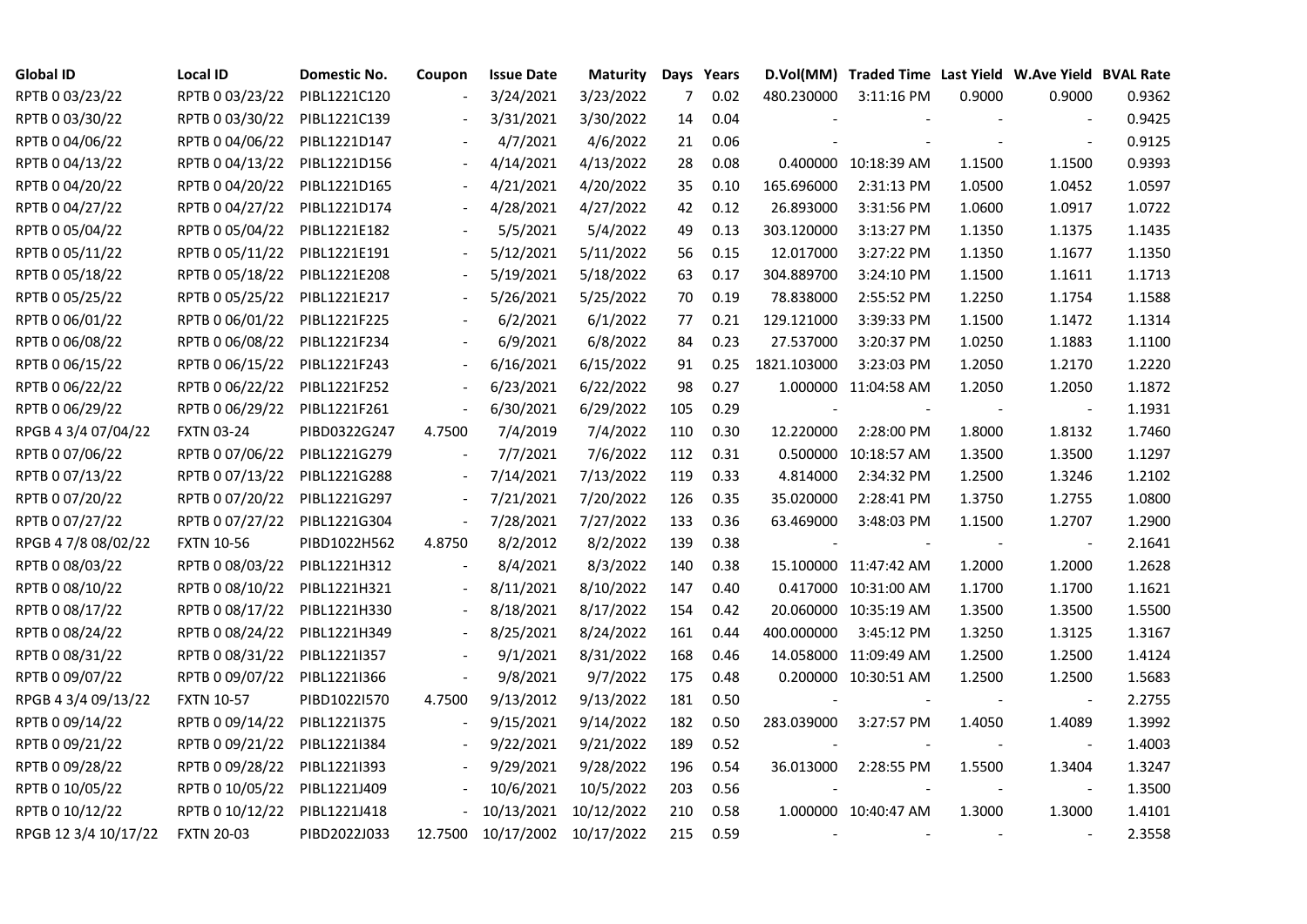| <b>Global ID</b>     | Local ID          | Domestic No. | Coupon                   | <b>Issue Date</b> | Maturity              |     | Days Years |                         | D.Vol(MM) Traded Time Last Yield W.Ave Yield BVAL Rate |        |                          |        |
|----------------------|-------------------|--------------|--------------------------|-------------------|-----------------------|-----|------------|-------------------------|--------------------------------------------------------|--------|--------------------------|--------|
| RPTB 0 10/19/22      | RPTB 0 10/19/22   | PIBL1221J427 |                          | 10/20/2021        | 10/19/2022            | 217 | 0.59       |                         |                                                        |        |                          | 1.4503 |
| RPTB 0 10/26/22      | RPTB 0 10/26/22   | PIBL1221J436 |                          | 10/27/2021        | 10/26/2022            | 224 | 0.61       |                         |                                                        |        |                          | 1.4367 |
| RPTB 0 11/02/22      | RPTB 0 11/02/22   | PIBL1221K443 |                          | 11/3/2021         | 11/2/2022             | 231 | 0.63       | 27.830000               | 3:27:10 PM                                             | 1.4100 | 1.4498                   | 1.4876 |
| RPTB 0 11/09/22      | RPTB 0 11/09/22   | PIBL1221K452 |                          | 11/10/2021        | 11/9/2022             | 238 | 0.65       | 60.000000               | 3:20:09 PM                                             | 1.5500 | 1.4700                   | 1.4000 |
| RPTB 0 11/16/22      | RPTB 0 11/16/22   | PIBL1221K461 |                          |                   | 11/17/2021 11/16/2022 | 245 | 0.67       |                         | 160.000000 11:38:03 AM                                 | 1.5500 | 1.5500                   | 1.5500 |
| RPTB 0 11/23/22      | RPTB 0 11/23/22   | PIBL1221K470 |                          |                   | 11/24/2021 11/23/2022 | 252 | 0.69       |                         |                                                        |        |                          | 1.4577 |
| RPTB 0 11/29/22      | RPTB 0 11/29/22   | PIBL1221L488 | $\blacksquare$           |                   | 12/1/2021 11/29/2022  | 258 | 0.71       | 1111.708000 11:45:21 AM |                                                        | 1.5500 | 1.5212                   | 1.5200 |
| RPGB 4 5/8 12/04/22  | RTB 05-11         | PIID0522L114 | 4.6250                   | 12/4/2017         | 12/4/2022             | 263 | 0.72       | 2118.564000             | 2:39:13 PM                                             | 2.3500 | 2.6154                   | 2.5752 |
| RPGB 4 12/06/22      | <b>FXTN 10-58</b> | PIBD1022L585 | 4.0000                   | 12/6/2012         | 12/6/2022             | 265 | 0.73       | 4.200000                | 3:38:53 PM                                             | 2.6500 | 2.5244                   | 2.3183 |
| RPTB 0 12/07/22      | RPTB 0 12/07/22   | PIBL1221L497 |                          | 12/7/2021         | 12/7/2022             | 266 | 0.73       |                         |                                                        |        |                          | 1.5384 |
| RPTB 0 12/14/22      | RPTB 0 12/14/22   | PIBL1221L503 |                          | 12/15/2021        | 12/14/2022            | 273 | 0.75       | 12.000000               | 3:37:28 PM                                             | 1.4525 | 1.4521                   | 1.5400 |
| RPTB 0 01/04/23      | RPTB 0 01/04/23   | PIBL1222A013 |                          | 1/5/2022          | 1/4/2023              | 294 | 0.81       |                         | 2.464000 10:36:17 AM                                   | 1.7500 | 1.7500                   | 1.5858 |
| RPTB 0 01/11/23      | RPTB 0 01/11/23   | PIBL1222A022 |                          | 1/12/2022         | 1/11/2023             | 301 | 0.82       |                         | 100.200000 11:45:48 AM                                 | 1.6000 | 1.5998                   | 1.6000 |
| RPTB 0 01/18/23      | RPTB 0 01/18/23   | PIBL1222A031 |                          | 1/19/2022         | 1/18/2023             | 308 | 0.84       |                         |                                                        |        | $\blacksquare$           | 1.6250 |
| RPTB 0 01/25/23      | RPTB 0 01/25/23   | PIBL1222A040 |                          | 1/26/2022         | 1/25/2023             | 315 | 0.86       |                         |                                                        |        | $\blacksquare$           | 1.5858 |
| RPTB 0 02/01/23      | RPTB 0 02/01/23   | PIBL1222B058 |                          | 2/2/2022          | 2/1/2023              | 322 | 0.88       |                         | 2.505000 11:30:15 AM                                   | 1.6650 | 1.6368                   | 1.6872 |
| RPTB 0 02/08/23      | RPTB 0 02/08/23   | PIBL1222B067 | $\overline{\phantom{a}}$ | 2/9/2022          | 2/8/2023              | 329 | 0.90       |                         |                                                        |        |                          | 1.6583 |
| RPGB 4 3/8 02/11/23  | RTB 03-10         | PIID0323B101 | 4.3750                   | 2/11/2020         | 2/11/2023             | 332 | 0.91       | 2528.890000             | 3:54:18 PM                                             | 2.5650 | 2.6575                   | 2.6489 |
| RPTB 0 02/15/23      | RPTB 0 02/15/23   | PIBL1222B076 | $\blacksquare$           | 2/16/2022         | 2/15/2023             | 336 | 0.92       |                         | 0.500000 10:42:38 AM                                   | 1.5500 | 1.5500                   | 1.6140 |
| RPGB 13 02/20/23     | <b>FXTN 20-04</b> | PIBD2023B048 | 13.0000                  | 2/20/2003         | 2/20/2023             | 341 | 0.93       | $\blacksquare$          |                                                        |        | $\blacksquare$           | 2.6500 |
| RPTB 0 02/22/23      | RPTB 0 02/22/23   | PIBL1222B085 | $\blacksquare$           | 2/23/2022         | 2/22/2023             | 343 | 0.94       | 108.476700              | 3:20:22 PM                                             | 1.5200 | 1.6425                   | 1.8000 |
| RPGB 5 1/2 03/08/23  | <b>FXTN 05-75</b> | PIBD0523C752 | 5.5000                   | 3/8/2018          | 3/8/2023              | 357 | 0.98       |                         | 69.300000 11:25:03 AM                                  | 2.6500 | 2.6774                   | 2.6260 |
| RPTB 0 03/15/23      | RPTB 0 03/15/23   | PIBL1222C119 |                          | 3/16/2022         | 3/15/2023             | 364 | 1.00       | 327.869000              | 3:50:25 PM                                             | 1.6500 | 1.6581                   | 1.6583 |
| RPGB 3 1/2 04/21/23  | <b>FXTN 07-58</b> | PIBD0723D588 | 3.5000                   | 4/21/2016         | 4/21/2023             | 401 | 1.10       | 1.700000                | 3:45:44 PM                                             | 2.6250 | 2.8059                   | 2.7356 |
| RPGB 11 7/8 05/29/23 | <b>FXTN 20-05</b> | PIBD2023E054 | 11.8750                  | 5/29/2003         | 5/29/2023             | 439 | 1.20       |                         |                                                        |        | $\overline{\phantom{a}}$ | 2.8453 |
| RPGB 3 1/4 08/15/23  | RTB 10-04         | PIID1023H046 | 3.2500                   | 8/15/2013         | 8/15/2023             | 517 | 1.42       | 75.190000               | 2:46:00 PM                                             | 3.1750 | 3.1973                   | 3.2088 |
| RPGB 2 3/8 09/10/23  | <b>FXTN 03-25</b> | PIBD0323I252 | 2.3750                   | 9/10/2020         | 9/10/2023             | 543 | 1.49       | 201.300000              | 2:56:27 PM                                             | 3.2000 | 3.0514                   | 3.0214 |
| RPGB 11 3/8 10/23/23 | <b>FXTN 20-06</b> | PIBD2023J068 | 11.3750                  | 10/23/2003        | 10/23/2023            | 586 | 1.60       | $\blacksquare$          |                                                        |        | $\blacksquare$           | 3.1249 |
| RPGB 2 3/8 03/09/24  | RTB 03-11         | PIID0324C115 | 2.3750                   | 3/9/2021          | 3/9/2024              | 724 | 1.98       | 242.409000              | 3:31:03 PM                                             | 3.2500 | 3.2590                   | 3.3082 |
| RPGB 6 1/4 03/12/24  | RTB 05-12         | PIID0524C129 | 6.2500                   | 3/12/2019         | 3/12/2024             | 727 | 1.99       | 1801.300000             | 2:27:03 PM                                             | 3.2825 | 3.2351                   | 3.2310 |
| RPGB 4 1/2 04/20/24  | <b>FXTN 07-59</b> | PIBD0724D595 | 4.5000                   | 4/20/2017         | 4/20/2024             | 766 | 2.10       |                         |                                                        |        |                          | 3.4609 |
| RPGB 12 3/8 06/03/24 | <b>FXTN 20-07</b> | PIBD2024F075 | 12.3750                  | 6/3/2004          | 6/3/2024              | 810 | 2.22       |                         |                                                        |        |                          | 3.5369 |
| RPGB 12 7/8 08/05/24 | <b>FXTN 20-08</b> | PIBD2024H086 | 12.8750                  | 8/5/2004          | 8/5/2024              | 873 | 2.39       |                         |                                                        |        |                          | 3.6456 |
| RPGB 4 1/8 08/20/24  | <b>FXTN 10-59</b> | PIBD1024H595 | 4.1250                   | 8/20/2014         | 8/20/2024             | 888 | 2.43       | 5.000000                | 3:53:45 PM                                             | 4.0000 | 3.5500                   | 3.7063 |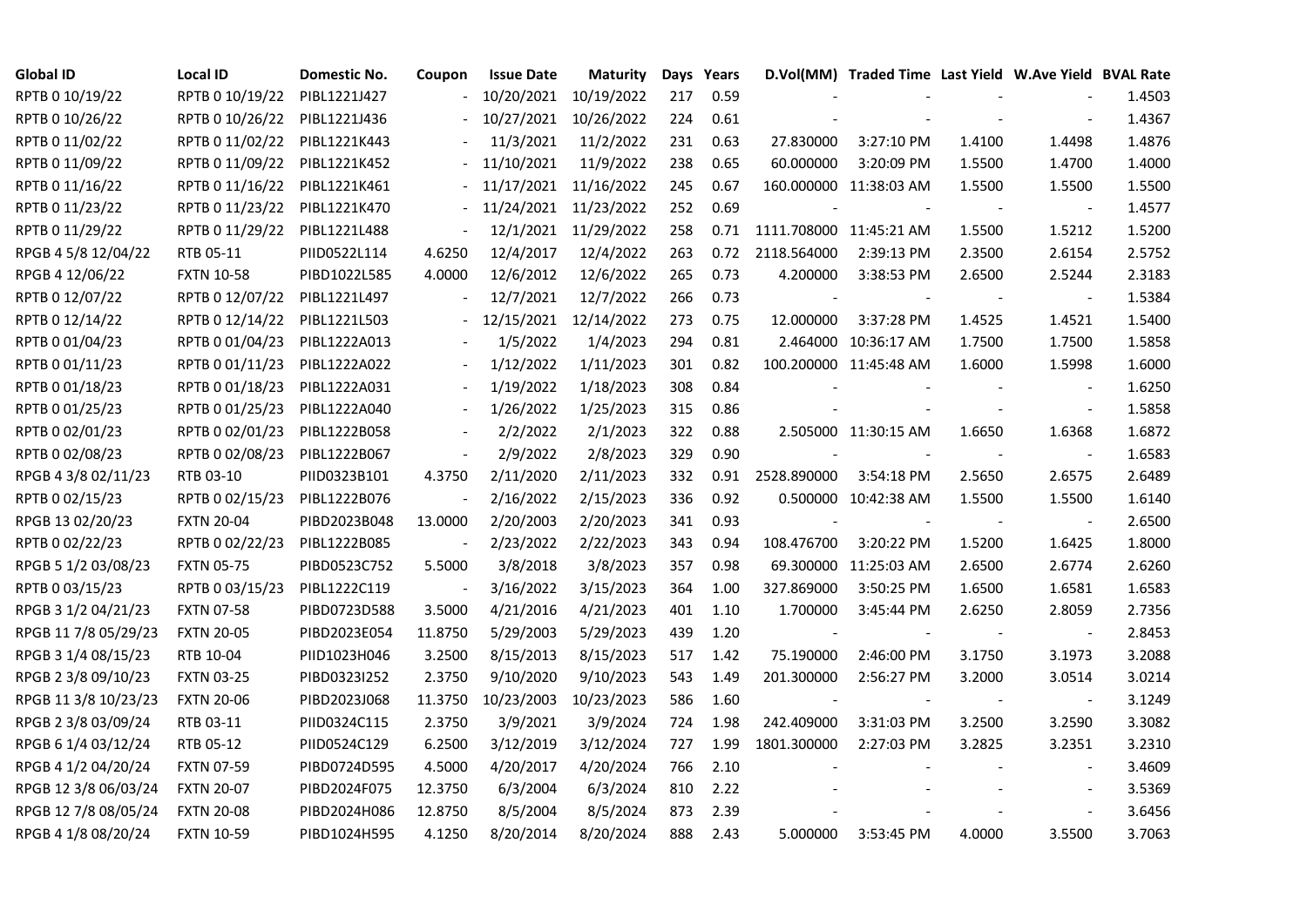| <b>Global ID</b>     | <b>Local ID</b>   | Domestic No. | Coupon  | <b>Issue Date</b> | <b>Maturity</b>  |     | Days Years |             | D.Vol(MM) Traded Time Last Yield W.Ave Yield BVAL Rate |        |                          |        |
|----------------------|-------------------|--------------|---------|-------------------|------------------|-----|------------|-------------|--------------------------------------------------------|--------|--------------------------|--------|
| RPGB 4 1/4 10/17/24  | <b>FXTN 05-76</b> | PIBD0524J762 | 4.2500  | 10/17/2019        | 10/17/2024       | 946 | 2.59       | 18.000000   | 3:59:02 PM                                             | 3.8250 | 3.8250                   | 3.7991 |
| RPGB 13 3/4 11/11/24 | <b>FXTN 20-09</b> | PIBD2024K091 | 13.7500 | 11/11/2004        | 11/11/2024       | 971 | 2.66       |             |                                                        |        |                          | 3.8146 |
| RPGB 5 3/4 04/12/25  | FXTN 07-61        | PIBD0725D618 | 5.7500  | 4/12/2018         | 4/12/2025 1,123  |     | 3.08       |             |                                                        |        | $\blacksquare$           | 4.1975 |
| RPGB 12 1/8 04/14/25 | <b>FXTN 20-10</b> | PIBD2025D103 | 12.1250 | 4/14/2005         | 4/14/2025 1,125  |     | 3.08       |             |                                                        |        | $\blacksquare$           | 4.0748 |
| RPGB 2 5/8 08/12/25  | RTB 05-13         | PIID0525H130 | 2.6250  | 8/12/2020         | 8/12/2025 1,245  |     | 3.41       | 126.810000  | 3:59:06 PM                                             | 4.3650 | 4.3091                   | 4.3013 |
| RPGB 3 5/8 09/09/25  | <b>FXTN 10-60</b> | PIBD10251608 | 3.6250  | 9/9/2015          | 9/9/2025 1,273   |     | 3.49       | 3.500000    | 3:08:40 PM                                             | 4.5500 | 4.5500                   | 4.2527 |
| RPGB 12 1/8 10/20/25 | <b>FXTN 20-11</b> | PIBD2025J116 | 12.1250 | 10/20/2005        | 10/20/2025 1,314 |     | 3.60       |             |                                                        |        | $\blacksquare$           | 4.3659 |
| RPGB 18 1/4 11/29/25 | <b>FXTN 25-01</b> | PIBD2525K015 | 18.2500 | 11/29/2000        | 11/29/2025 1,354 |     | 3.71       |             |                                                        |        | $\blacksquare$           | 4.4275 |
| RPGB 10 1/4 01/19/26 | <b>FXTN 20-12</b> | PIBD2026A122 | 10.2500 | 1/19/2006         | 1/19/2026 1,405  |     | 3.85       |             |                                                        |        |                          | 4.4486 |
| RPGB 6 1/4 02/14/26  | <b>FXTN 07-62</b> | PIBD0726B627 | 6.2500  | 2/14/2019         | 2/14/2026 1,431  |     | 3.92       |             |                                                        |        | $\blacksquare$           | 4.2194 |
| RPGB 3 3/8 04/08/26  | <b>FXTN 05-77</b> | PIBD0526D772 | 3.3750  | 4/8/2021          | 4/8/2026 1,484   |     | 4.06       | 51.200000   | 3:10:07 PM                                             | 4.8500 | 4.7523                   | 4.7644 |
| RPGB 3 1/2 09/20/26  | RTB 10-05         | PIID1026I057 | 3.5000  | 9/20/2016         | 9/20/2026 1,649  |     | 4.52       |             |                                                        |        | $\blacksquare$           | 4.8232 |
| RPGB 6 1/4 10/20/26  | RTB 15-01         | PIID1526J019 | 6.2500  | 10/20/2011        | 10/20/2026 1,679 |     | 4.60       | 13.500000   | 2:27:48 PM                                             | 5.0500 | 5.0500                   | 4.8601 |
| RPGB 8 12/07/26      | <b>FXTN 20-13</b> | PIBD2026L139 | 8.0000  | 12/7/2006         | 12/7/2026 1,727  |     | 4.73       |             |                                                        |        | $\blacksquare$           | 4.9191 |
| RPGB 5 3/8 03/01/27  | RTB 15-02         | PIID1527C023 | 5.3750  | 3/1/2012          | 3/1/2027 1,811   |     | 4.96       |             |                                                        |        | $\overline{\phantom{a}}$ | 5.0222 |
| RPGB 4 7/8 03/04/27  | RTB 05-15         | PIID0527C159 | 4.8750  | 3/4/2022          | 3/4/2027 1,814   |     | 4.97       | 1336.896000 | 3:46:42 PM                                             | 5.2500 | 5.2351                   | 5.2478 |
| RPGB 4 3/4 05/04/27  | <b>FXTN 10-61</b> | PIBD1027E617 | 4.7500  | 5/4/2017          | 5/4/2027 1,875   |     | 5.13       |             |                                                        |        | $\overline{\phantom{a}}$ | 5.2186 |
| RPGB 4 5/8 06/02/27  | RTB 05-14         | PIID0527L140 | 4.6250  | 12/2/2021         | 6/2/2027 1,904   |     | 5.21       | 38.600000   | 3:00:26 PM                                             | 5.2250 | 5.1567                   | 5.2593 |
| RPGB 8 5/8 09/06/27  | <b>FXTN 20-14</b> | PIBD2027I140 | 8.6250  | 9/6/2007          | 9/6/2027 2,000   |     | 5.48       |             |                                                        |        | $\overline{\phantom{a}}$ | 5.1772 |
| RPGB 6 1/4 03/22/28  | <b>FXTN 10-63</b> | PIBD1028C635 | 6.2500  | 3/22/2018         | 3/22/2028 2,198  |     | 6.02       |             |                                                        |        | $\sim$                   | 5.3183 |
| RPGB 3 5/8 04/22/28  | <b>FXTN 07-64</b> | PIBD0728D649 | 3.6250  | 4/22/2021         | 4/22/2028 2,229  |     | 6.10       |             | 23.395000 11:21:56 AM                                  | 5.2000 | 5.2205                   | 5.4423 |
| RPGB 3 3/4 08/12/28  | <b>FXTN 07-65</b> | PIBD0728H654 | 3.7500  | 8/12/2021         | 8/12/2028 2,341  |     | 6.41       |             |                                                        |        | $\overline{\phantom{a}}$ | 5.3665 |
| RPGB 9 1/2 12/04/28  | <b>FXTN 20-15</b> | PIBD2028L151 | 9.5000  | 12/4/2008         | 12/4/2028 2,455  |     | 6.72       |             |                                                        |        |                          | 5.4216 |
| RPGB 67/8 01/10/29   | <b>FXTN 10-64</b> | PIBD1029A644 | 6.8750  | 1/10/2019         | 1/10/2029 2,492  |     | 6.82       |             |                                                        |        | $\overline{\phantom{a}}$ | 5.3131 |
| RPGB 8 3/4 05/27/30  | <b>FXTN 20-16</b> | PIBD2030E166 | 8.7500  | 5/27/2010         | 5/27/2030 2,994  |     | 8.20       |             |                                                        |        | $\overline{\phantom{a}}$ | 5.5176 |
| RPGB 2 7/8 07/09/30  | <b>FXTN 10-65</b> | PIBD1030G655 | 2.8750  | 7/9/2020          | 7/9/2030 3,037   |     | 8.32       |             |                                                        |        |                          | 5.4517 |
| RPGB 12 1/2 07/28/30 | <b>FXTN 25-02</b> | PIBD2530G029 | 12.5000 | 7/28/2005         | 7/28/2030 3,056  |     | 8.37       |             |                                                        |        | $\blacksquare$           | 5.5219 |
| RPGB 11 1/4 01/26/31 | <b>FXTN 25-03</b> | PIBD2531A032 | 11.2500 | 1/26/2006         | 1/26/2031 3,238  |     | 8.87       |             |                                                        |        | $\omega$                 | 5.5345 |
| RPGB 8 07/19/31      | <b>FXTN 20-17</b> | PIBD2031G171 | 8.0000  | 7/19/2011         | 7/19/2031 3,412  |     | 9.34       | 6.000000    | 3:08:35 PM                                             | 5.8000 | 5.8000                   | 5.3756 |
| RPGB 4 07/22/31      | <b>FXTN 10-66</b> | PIBD1031G662 | 4.0000  | 7/22/2021         | 7/22/2031 3,415  |     | 9.35       | 80.000000   | 3:12:31 PM                                             | 5.5150 | 5.5150                   | 5.4883 |
| RPGB 9 3/8 10/05/31  | <b>FXTN 25-04</b> | PIBD2531J042 | 9.3750  | 10/5/2006         | 10/5/2031 3,490  |     | 9.56       |             |                                                        |        |                          | 5.5412 |
| RPGB 4 7/8 01/20/32  | <b>FXTN 10-67</b> | PIBD1032A675 | 4.8750  | 1/20/2022         | 1/20/2032 3,597  |     | 9.85       | 46.738000   | 3:11:30 PM                                             | 5.6800 | 5.4853                   | 5.5715 |
| RPGB 5 7/8 02/02/32  | <b>FXTN 20-18</b> | PIBD2032B183 | 5.8750  | 2/2/2012          | 2/2/2032 3,610   |     | 9.88       |             |                                                        |        | $\blacksquare$           | 5.5432 |
| RPGB 5 7/8 03/01/32  | RTB 20-01         | PIID2032C014 | 5.8750  | 3/1/2012          | 3/1/2032 3,638   |     | 9.96       | 7.000000    | 3:20:06 PM                                             | 5.6500 | 5.7786                   | 5.5585 |